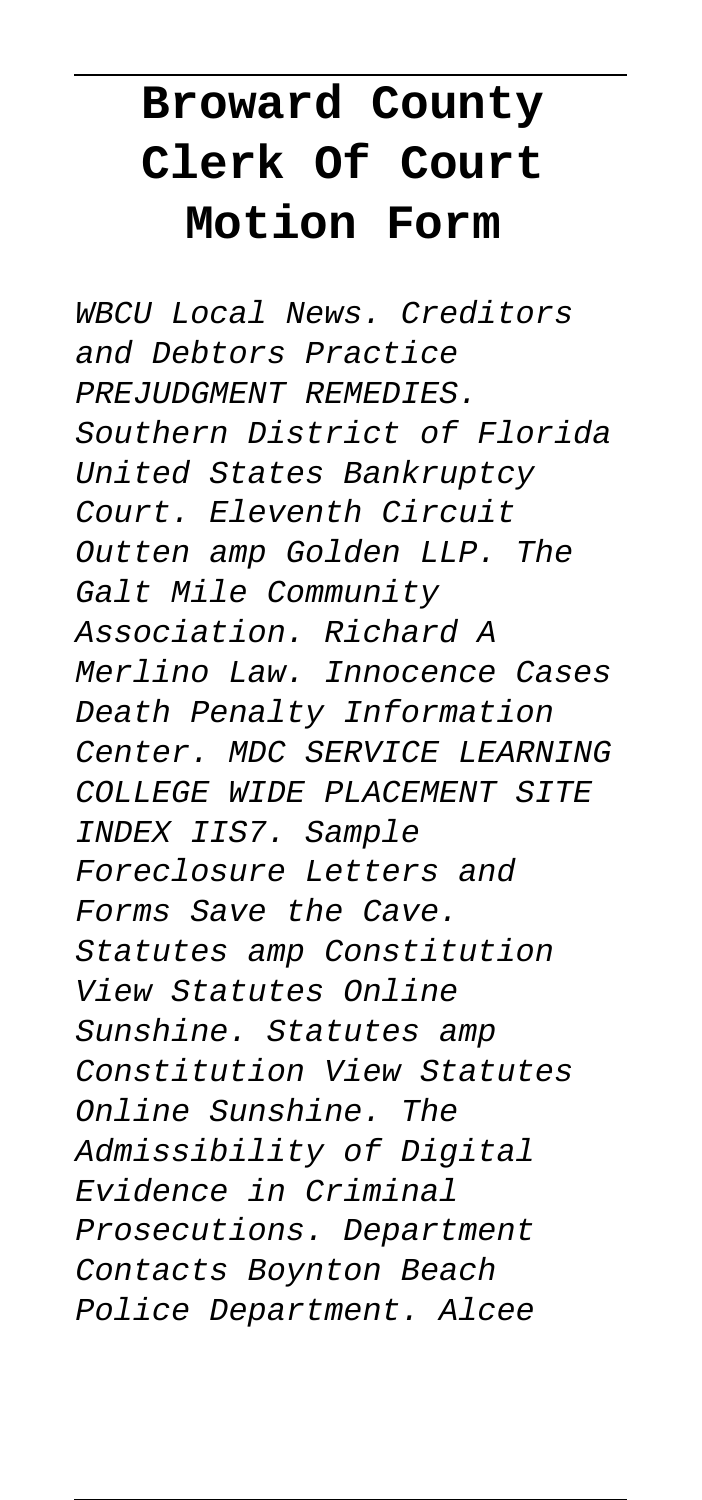Hastings Wikipedia. eFiling Broward County Clerk of Courts. County Court Miscellaneous Forms  $A\in$ " Seventeenth Judicial. Panache Report Myra Panache Reports Tragic Stories. Jayski s® NASCAR Silly Season Site Jeremy Mayfield. Family Court Division Clerk of Courts Miami Dade County. FL Courts Home Page. Scopists Freelance Directory by State. Florida Condo amp HOA News Archive. Daily Business Review. Noise Ordinances. Domestic Violence Broward County Clerk of Courts. NEWS WFXG FOX 54 News Now. Clergy Child Molesters 135  $\hat{a}\epsilon''$ References Archive Blog. Aileen Carol Wuornos 805 Welcome to the Clark County. Florida Uncontested Divorce Final Hearing

**WBCU LOCAL NEWS MAY 4TH, 2018 - GROUND BROKEN FOR MIDWAY GREEN INDUSTRIAL SPEC BUILDING**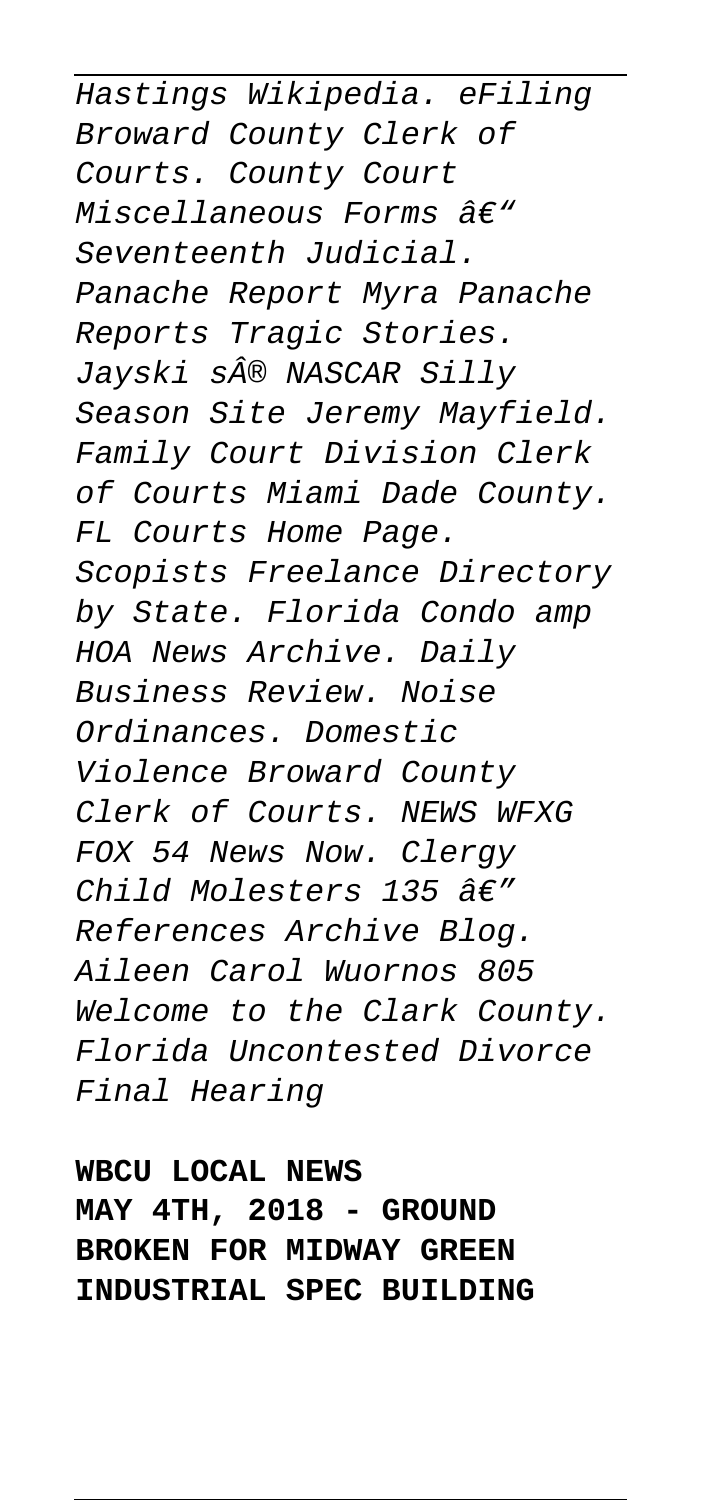**FRIDAY APRIL 27 ECONOMIC DEVELOPMENT EFFORTS IN UNION COUNTY TOOK A BIG STEP FORWARD THURSDAY WHEN LOCAL LEADERS BROKE GROUND FOR A** NEW SPEC BUILDING'

'**CREDITORS AND DEBTORS PRACTICE PREJUDGMENT REMEDIES** APRIL 29TH, 2018 - AUTHOR TOPIC CREDITORS AND DEBTORS PRACTICE PREJUDGMENT REMEDIES

READ 25815 TIMES'

### '**Southern District of Florida United States Bankruptcy Court**

May 4th, 2018 - Mission Statement To promote public trust and confidence in the administration of bankruptcy cases through easy access to comprehensible accurate information about the court its procedures and records' '**eleventh circuit outten amp golden llp may 5th, 2018 - updated to april 12 2018 eeo case summaries by circuit**''**The Galt Mile Community Association**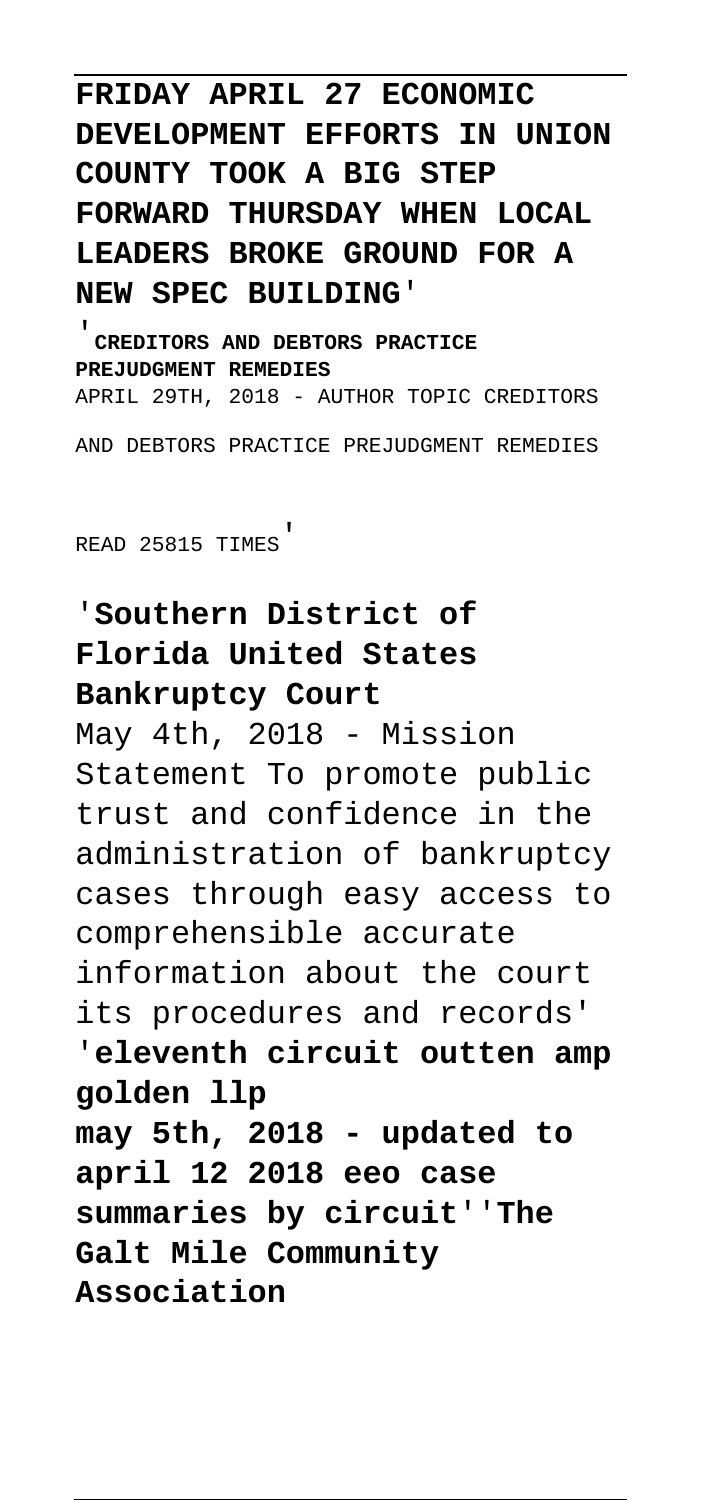**May 6th, 2018 - The Galt Ocean Mile Community Neighborhood Association In Fort Lauderdale Florida**'

'**Richard A Merlino Law May 5th, 2018 - Mr Merlino is a former State Prosecutor** He served between 1993 â€<sup>w</sup> **1997 in the Broward County** State Attorneyâ€<sup>™</sup>s Office **where he worked initially as a Supervisor in the County Court Division and later as a Felony Trial Unit Prosecutor**''**innocence cases death penalty information center**

may 4th, 2018 - 2 samuel a poole north carolina conviction 1973 charges dismissed 1974 after being convicted of first degree burglary and given a mandatory death sentence poole had his conviction overturned by the n c supreme court because the case lacked substantial evidence that poole was the person who broke into the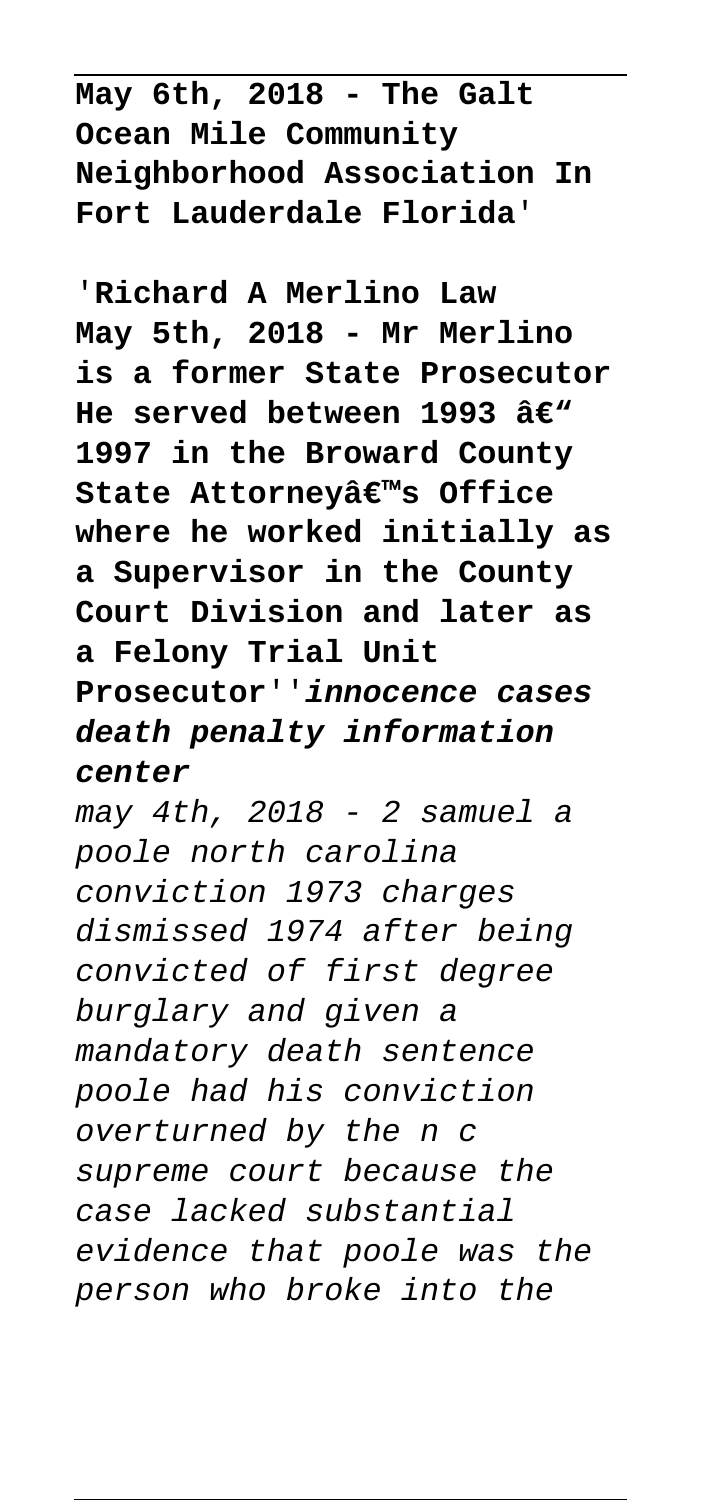home''**MDC SERVICE LEARNING COLLEGE WIDE PLACEMENT SITE INDEX IIS7** May 3rd, 2017 - Catalyst Miami Chapman Partnership Community Partnership For Homeless Downtown Miami Site Chapman Partnership Community Partnership For Homeless Homestead Site City Of Miami Beach Office Of Housing And Community Services' '**SAMPLE FORECLOSURE LETTERS AND FORMS SAVE THE CAVE** MAY 4TH, 2018 - SAMPLE FORECLOSURE LETTERS AND LEGAL FORMS INCLUDING COVER AND FINANCIAL HARDSHIP LETTERS TO HELP START YOUR FORECLOSURE PLANS META DESCRIPTION' '**Statutes amp Constitution View Statutes Online Sunshine** May 5th,  $2018 - 2$  The county courts shall have jurisdiction previously exercised by county judgesâ€<sup>™</sup> courts other than that vested in the circuit court by s 26 012 except that county court judges may hear matters involving dissolution of marriage under the simplified dissolution procedure pursuant to the Florida Family Law Rules of Procedure or may issue a' '**Statutes amp Constitution View Statutes Online Sunshine**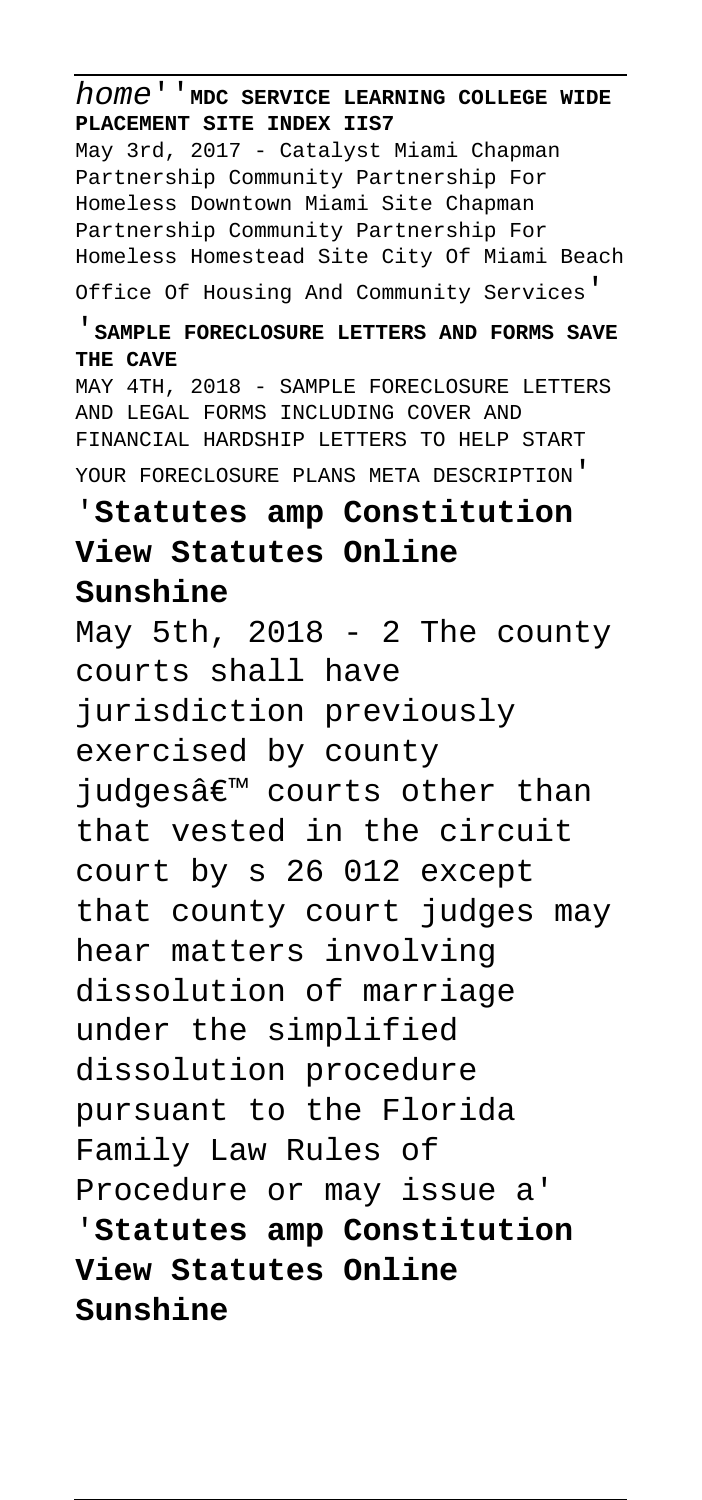May 6th, 2018 - l To provide judicial and other procedures to assure due process through which children parents and guardians and other interested parties are assured fair hearings by a respectful and respected court or other tribunal and the recognition protection and enforcement of their constitutional and other legal rights while ensuring that public'

#### '**the admissibility of digital evidence in criminal prosecutions**

may 6th, 2018 - the admissibility of digital evidence in criminal prosecutions jonathan w hak crown prosecutor department of justice alberta canada introduction'

#### '**DEPARTMENT CONTACTS BOYNTON BEACH POLICE DEPARTMENT**

MAY 6TH, 2018 - VANESSA SNOW SERVES AS ASSISTANT CHIEF OF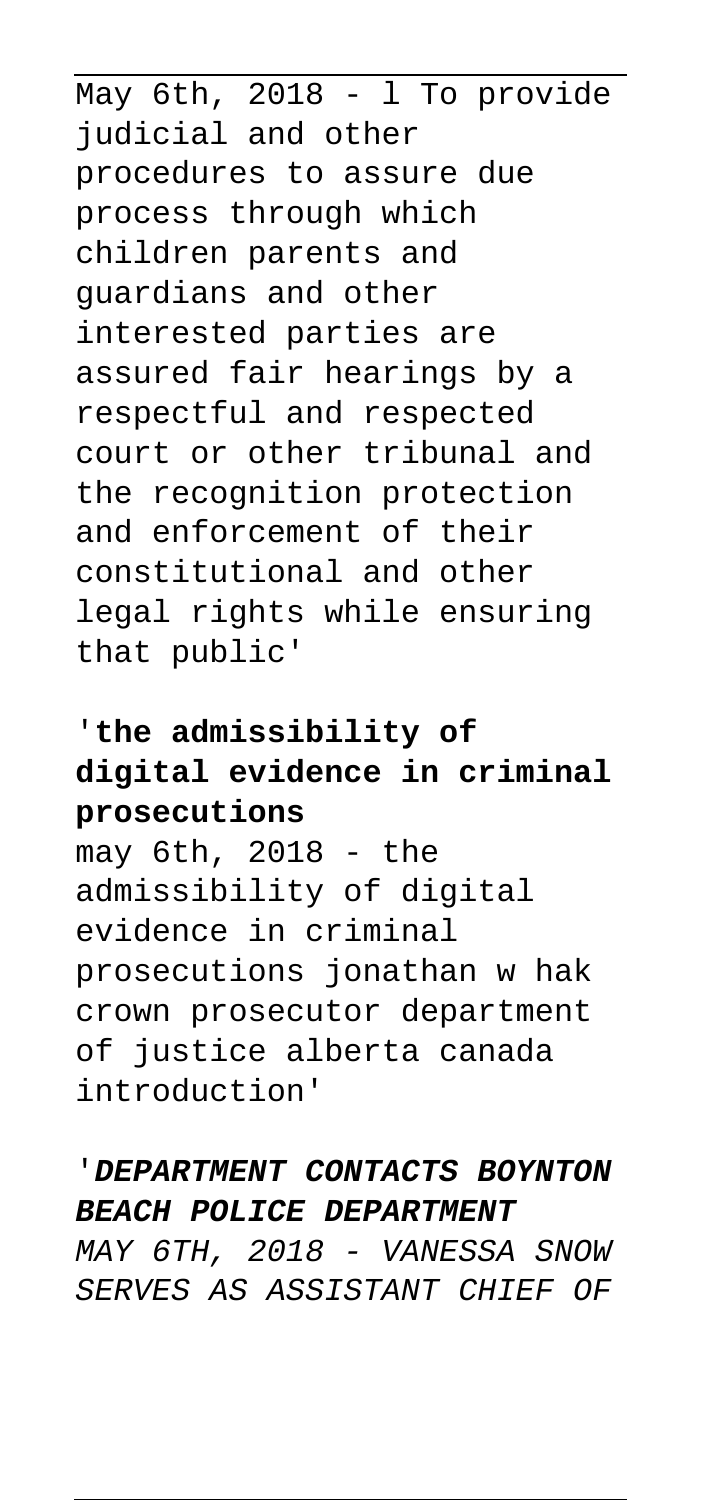THE SUPPORT SERVICES DIVISION SHE JOINED THE BOYNTON BEACH POLICE DEPARTMENT AS THE ADMINISTRATIVE SERVICES DIVISION COMMANDER IN SEPTEMBER 2015''**ALCEE HASTINGS WIKIPEDIA**  $MAY$  2ND, 2018 - ALCEE HASTINGS MEMBER OF THE U S HOUSE OF REPRESENTATIVES FROM FLORIDA S 20TH DISTRICT  $23RD 1993âE"2013'$ '**eFiling Broward County Clerk of Courts May 1st, 2018 - Broward County Clerk of the Circuit and County Court Brenda D Forman Official Website is your go to location to Pay Traffic Tickets Pay Child Support Court Fees Case Search Court Search File Cases Passports Divorce Injunction Domestic Violence Broward County**''**county court** miscellaneous forms â€<sup>w</sup> **seventeenth judicial** may 6th, 2018 - the following forms have been approved by the supreme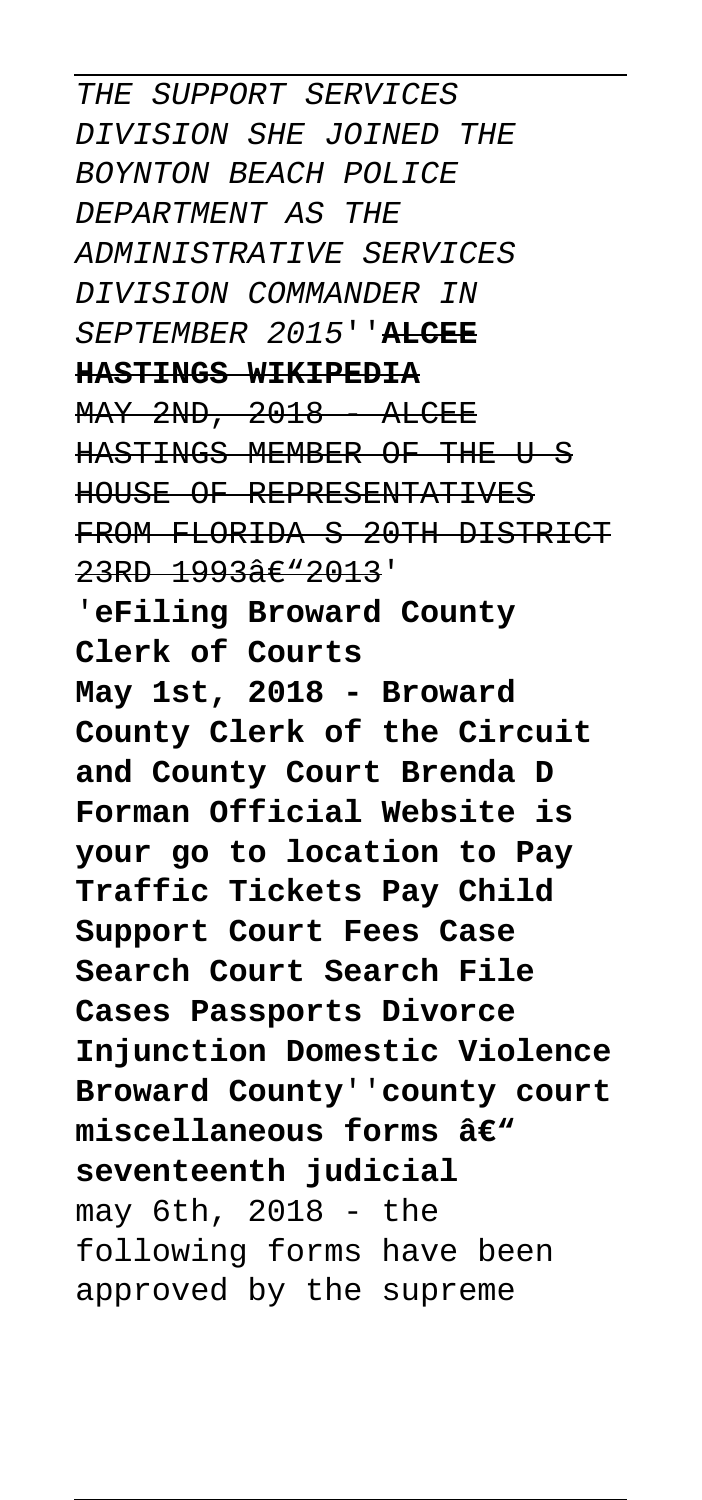court of florida neither the supreme court of florida nor the florida bar express an opinion as to whether the forms comport with current law''**Panache Report Myra Panache Reports Tragic Stories**

May 2nd, 2018 - Home HORRIFIC MURDER MYSTERY A sadistic killer stabbed a 24 year old woman to death hid her mutilated body and then used the victim s cell phone to taunt her family by sending text messages that made them think she was alive say police''**Jayski s® NASCAR Silly Season Site Jeremy Mayfield** May 1st, 2018 - Jayski s NASCAR Sprint Cup Silly Season Site at ESPN com Up to Date NASCAR news Rumors Drivers Sponsors and

paint schemes'

#### '**FAMILY COURT DIVISION CLERK OF COURTS MIAMI DADE COUNTY**

MAY 4TH, 2018 - THE FAMILY COURT DIVISION OF THE MIAMI DADE COUNTY CLERK S OFFICE HANDLES DOMESTIC RELATIONS AND PROBATE CASES DOMESTIC RELATIONS CATEGORIES FOR

CASES ARE''**FL Courts Home Page** May 6th, 2018 - Access local self help centers free low cost legal aid and family law forms needed to resolve many family related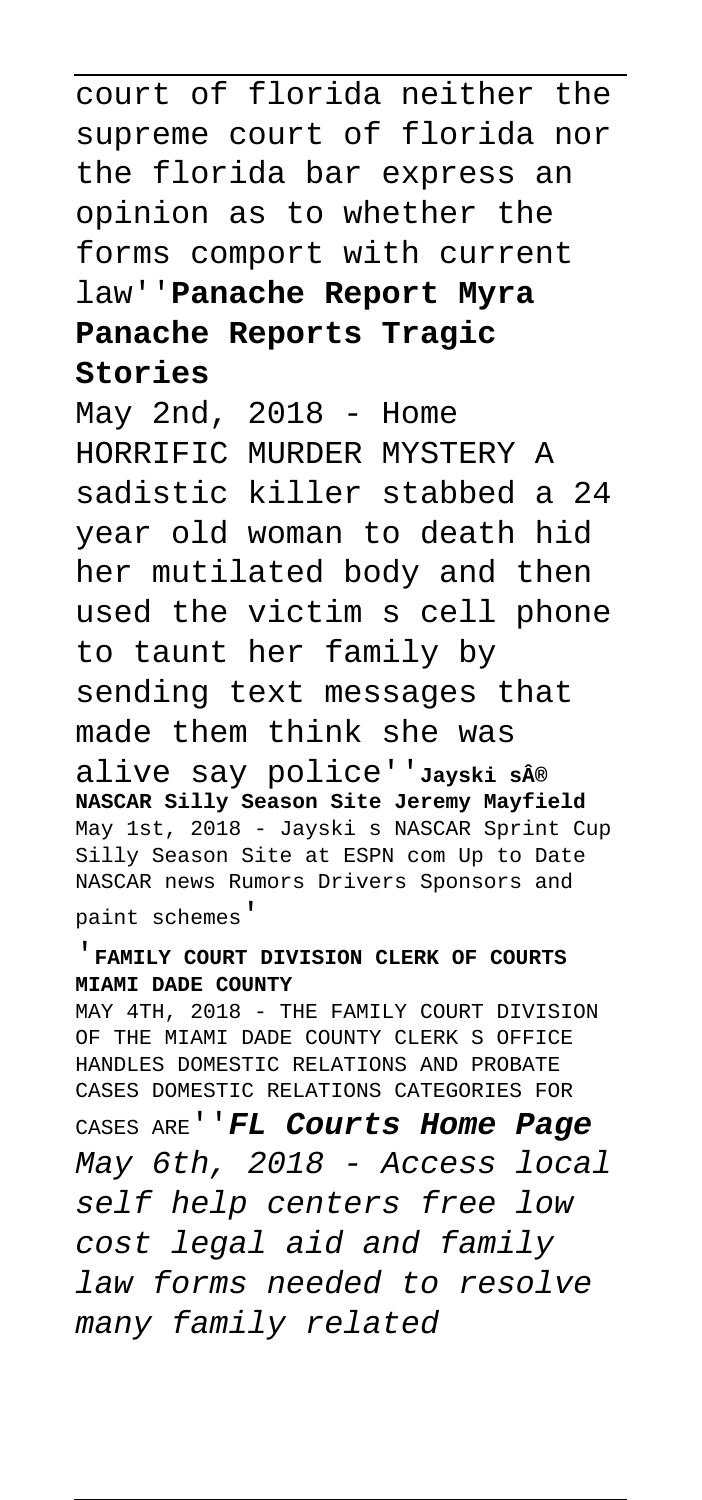situations in court'

'**Scopists Freelance Directory by State**  $M$ ay  $1st$ ,  $2018$  - Auburn Stephanie Mays Company Stephanie Mays Official Court Reporter E mail stephaniemays0427 gmail com Phone 3346632021 Address 517 Owens Road''**florida condo amp hoa news archive may 2nd, 2018 - community associations network is the largest free resource for finding information about condominiums homeowner associations hoa property owner associations poa common interest developments cid and community associations**''**Daily Business Review**

May 5th, 2018 - Appeal Coming in 3M Legal Fee Fight by Ex Miami Lakes Mayor Pizzi Katheryn Tucker May 03 2018'

'**Noise Ordinances**

May 4th, 2018 - Index of News Articles Concerning Noise Pollution and Noise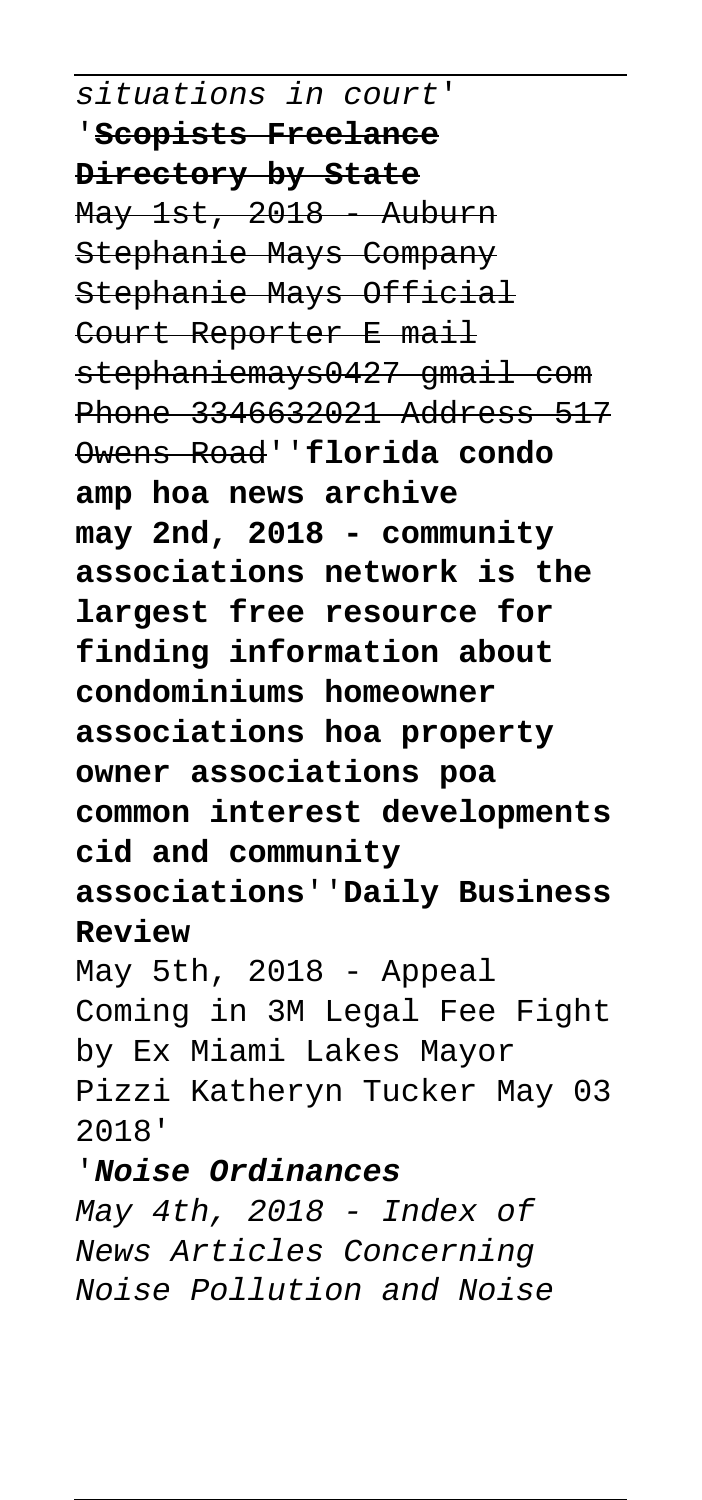## Ordinances''**Domestic Violence Broward County Clerk of Courts**

May 5th, 2018 - Broward County Clerk of the

Circuit and County Court Brenda D Forman

Official Website is your go to location to

Pay Traffic Tickets Pay Child Support Court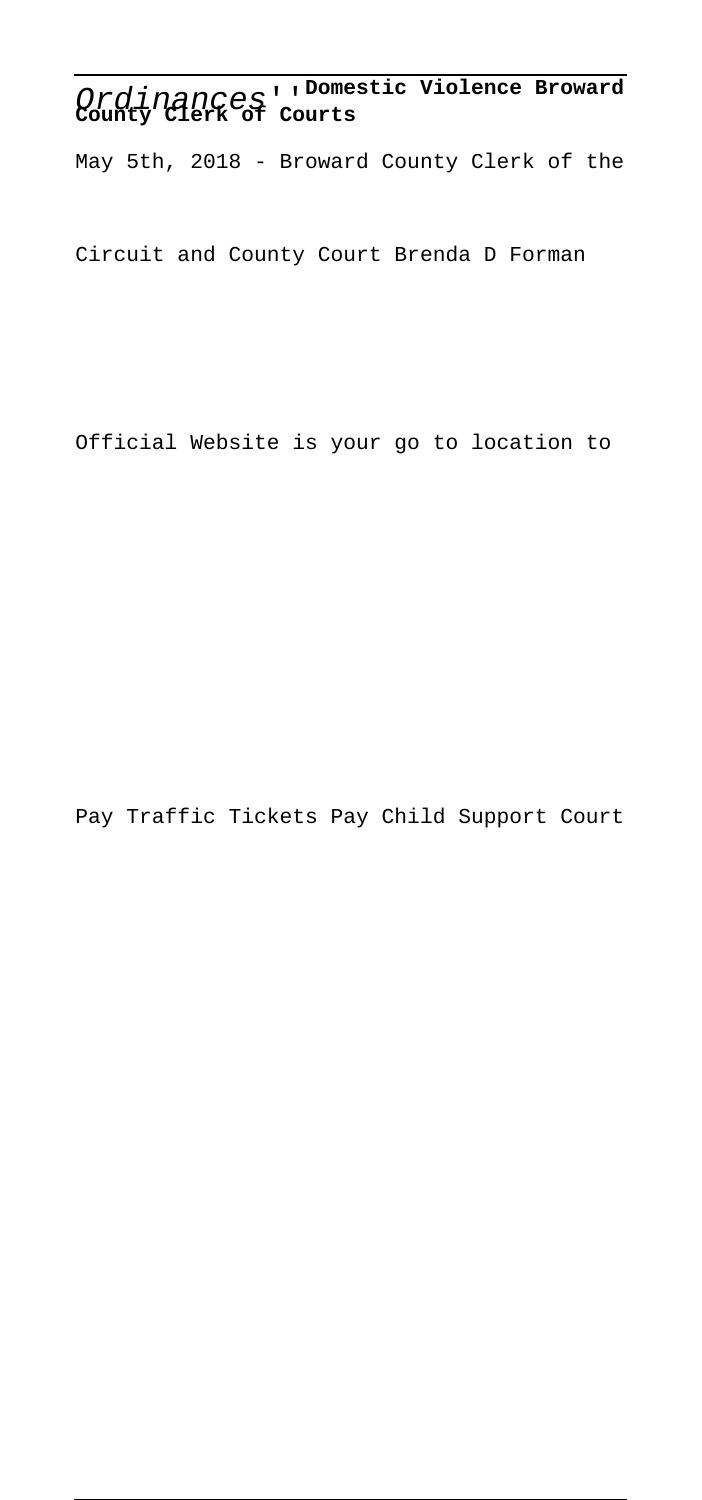Passports Divorce Injunction Domestic Violence Broward County''**NEWS WFXG FOX 54 News Now** May 2nd, 2018 - WFXG Fox 54 is the Fox TV

station in Augusta Georgia With news

weather sports traffic and entertainment

news covering Augusta Evans Martinez Aiken

North Augusta and the rest of the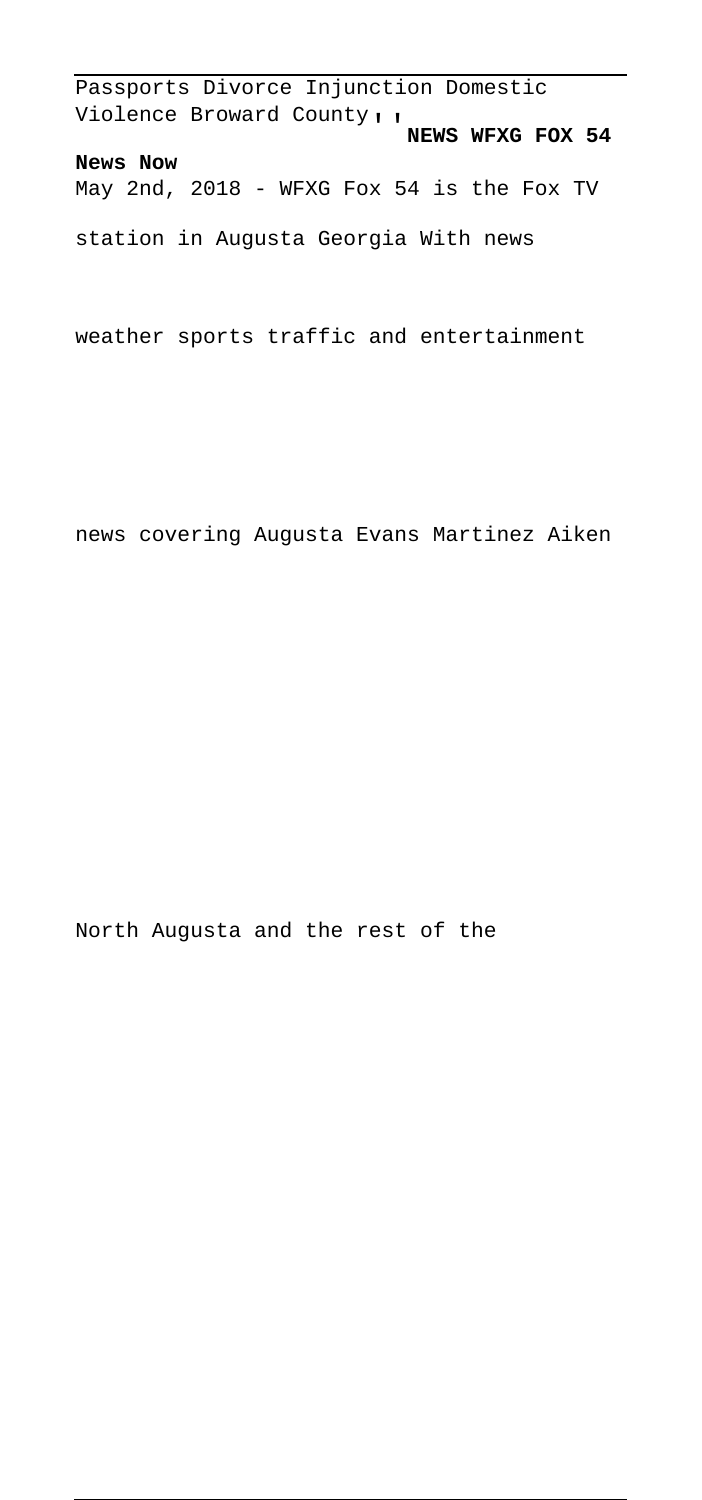**135 â€" REFERENCES ARCHIVE BLOG**

MAY 4TH, 2018 - CLERGY CHILD  $MOL$ ESTERS 135  $A\in$ " REFERENCES ARCHIVE BLOG  $\hat{A}\in\mathcal{C}$  COURT GRANTS APPEAL TO ALLOW TRIAL OF PRIEST 3%0 2001 FRANCISCAN ROMAN CATHOLIC CHURCH RCC TEENAGE GIRL'

'**aileen carol wuornos 805 welcome to the clark county** may 3rd, 2018 - executed october 9 2002 by lethal injection in florida 56th murderer executed in u s in 2002 805th murderer executed in u s since 1976 10th female murderer executed in u s since 1976''**florida uncontested divorce final hearing april 30th, 2018 - i got the**

**final hearing notice from an uncontested divorce in broward county florida i am an american citizen and the court is asking me to bring**' '

Copyright Code :